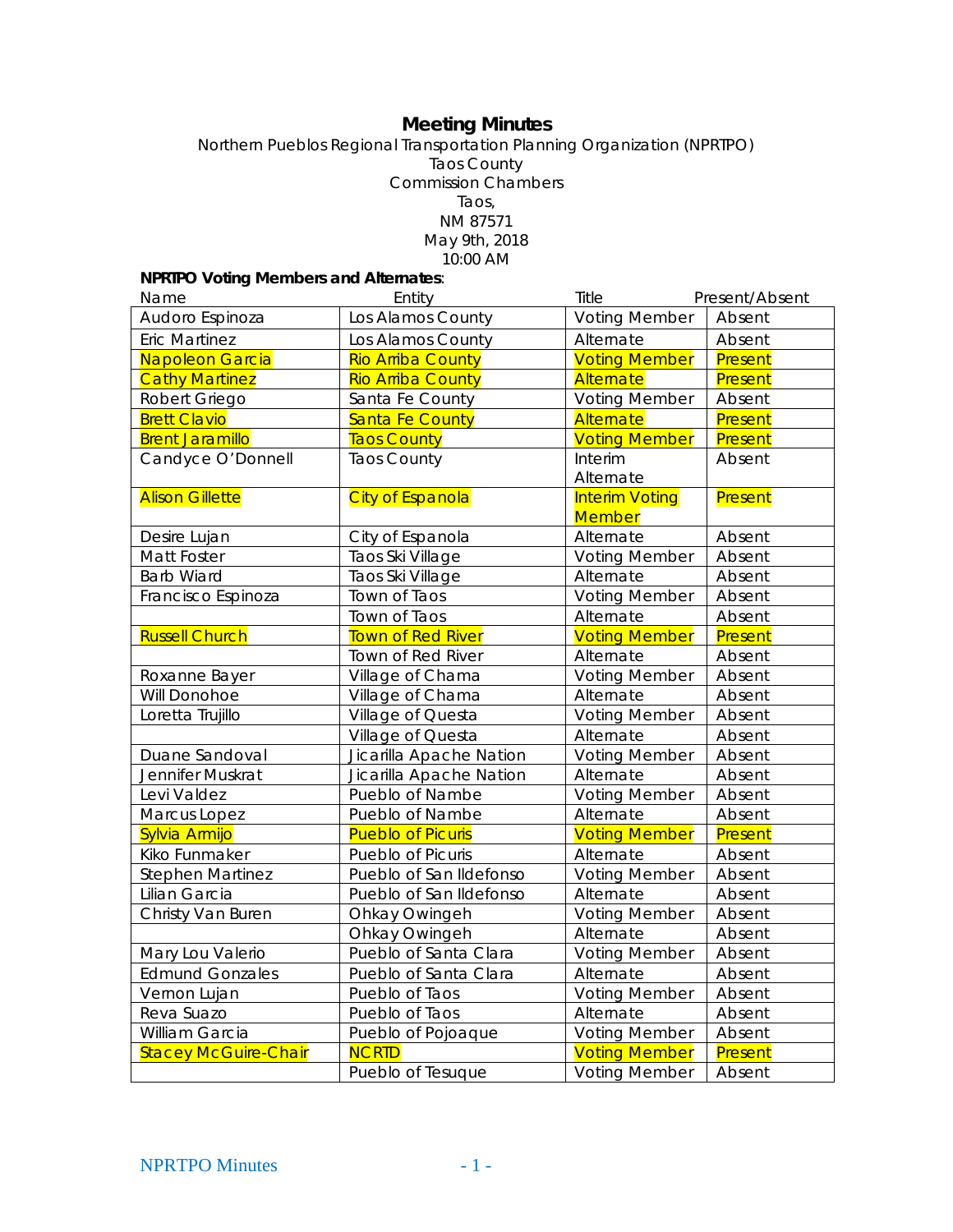#### **NCNMEDD/NPRTPO Staff**

| Dennis T. Salazar | NCNMEDD - RTPO Program Manager/Planner   |
|-------------------|------------------------------------------|
| Eric Ghahate      | NCNMEDD - Community Development Director |

#### **NMDOT Staff**

Stephen Lopez NMDOT- District 5

## **Guest Members**

Juan Rael **Los Alamos County** Desiree Lujan Los Alamos County

### **I. Call Meeting to Order**

The Meeting was called to order at 10:33 a.m. by NPRTPO Chair Stacy McGuire, NCRTD.

### **II. Pledge of Allegiance**

### **III. Welcome and Introductions:**

Individual introductions were conducted by each NPRTPO member and guests.

### **IV. Approval of the Agenda:**

Chair McGuire, called for a motion to approve the agenda

Russel Church, Town of Red River, made the motion to approve the agenda; the motion was seconded by Sylvia Armijo, Picuris Pueblo. The motion passed and all voted in favor.

### **V. Approval of the Minutes: (April 4th, 2018 – NCRTD)**

Chair McGuire called for a motion to approve the minutes as submitted.

Brent Jaramillo, Taos County, made the motion to approve the minutes as submitted; the motion was seconded by Russell Church, Town of Red River. The motion passed and all voted in favor.

### **VI. Public Comments-5 minutes/person**:

Chair McGuire called for any public comment.

No Public Comments

### **VII. TAP/RTP Presentation (Eric Ghahate-NCNMEDD)**

NCNMEDD Community Development Director Eric Ghahate advised that Wade Patterson, NMDOT was invited to be a part of the TAP/RTP Presentation but was unable to make it to Taos. Mr. Ghahate gave the Board the most recent updates regarding planning for TAP/RTP and also advised that the TAP/RTP Guidebook should be coming out very soon, once it is distributed to us we will forward it to all members for preparation. The goal is for further detailed planning at our June meeting in preparation for the NMDOT Requirements.

### $NPRTPO$  Minutes  $-2$  -